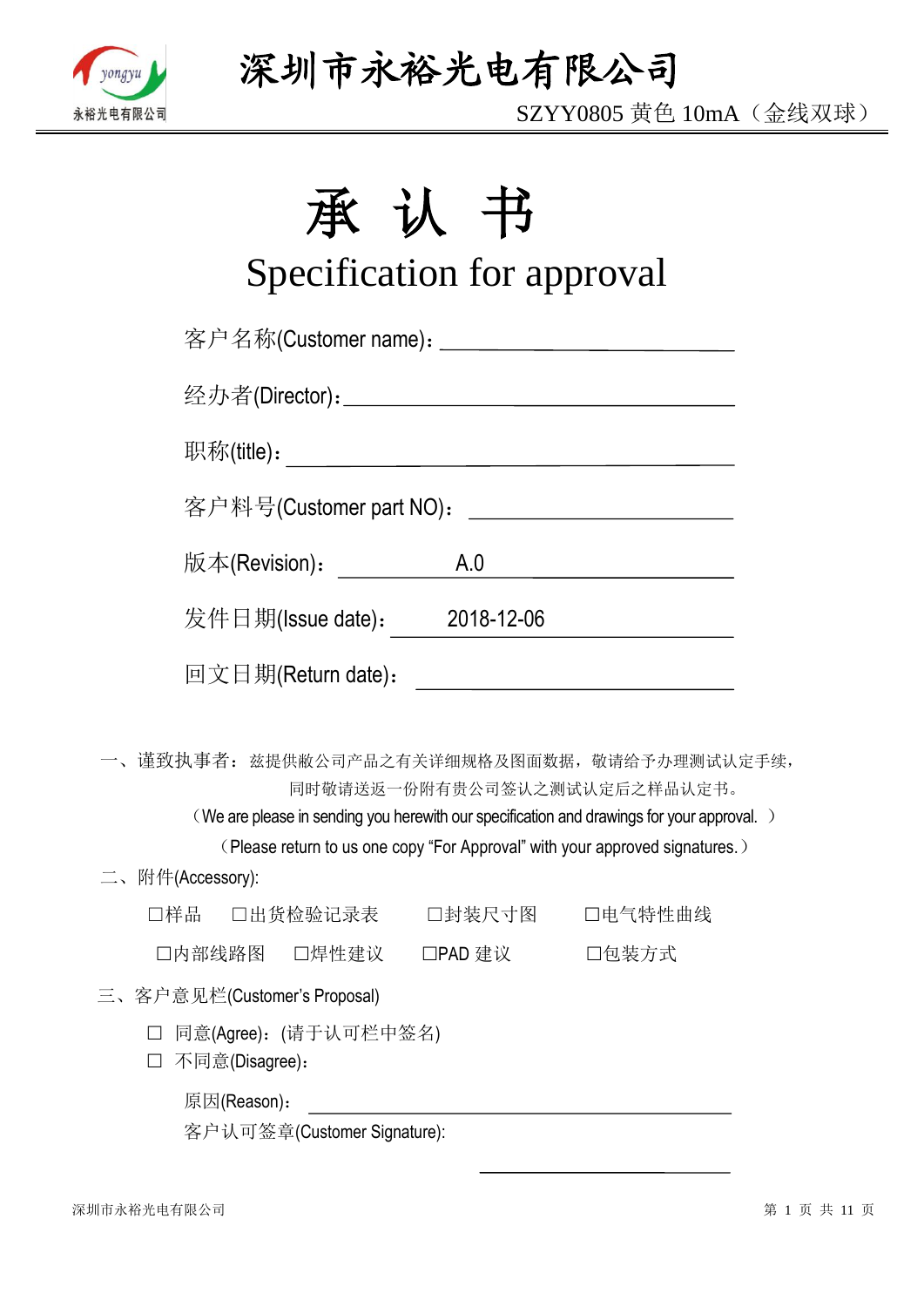

# SZYY0805 黄色 10mA(金线双球)

# **1.** 产品描述**/ Features**

- 外观尺寸/ Package ( L/W/H ) : 2.0\*1.25\*0.85 mm
- 颜色/ Color: 黄光 / Yellow light
- 胶体/ Lens: 透明平面胶体/ Transparent planar colloid
- EIA规范标准包装/ EIA STD Package
- **●** 环保产品,符合ROHS要求/Meet ROHS, Green Product
- 适用于自动贴片机/ Compatible With SMT Automatic Equipment
- 适用于红外线回流焊制程/ Compatible With Infrared Reflow Solder Process

## **2 .** 外形尺寸及建议焊盘尺寸**/ Package Profile & Soldering PAD Suggested**



注/ Notes: 1. 单位 : 毫米(mm)/ All dimensions are in millimeters 2. 公差: 如无特别标注则为±0.1 mm Tolerance is ±0.10 mm unless otherwise noted

#### **3.** 建议焊接温度曲线 **/ Soldering Profile Suggested**

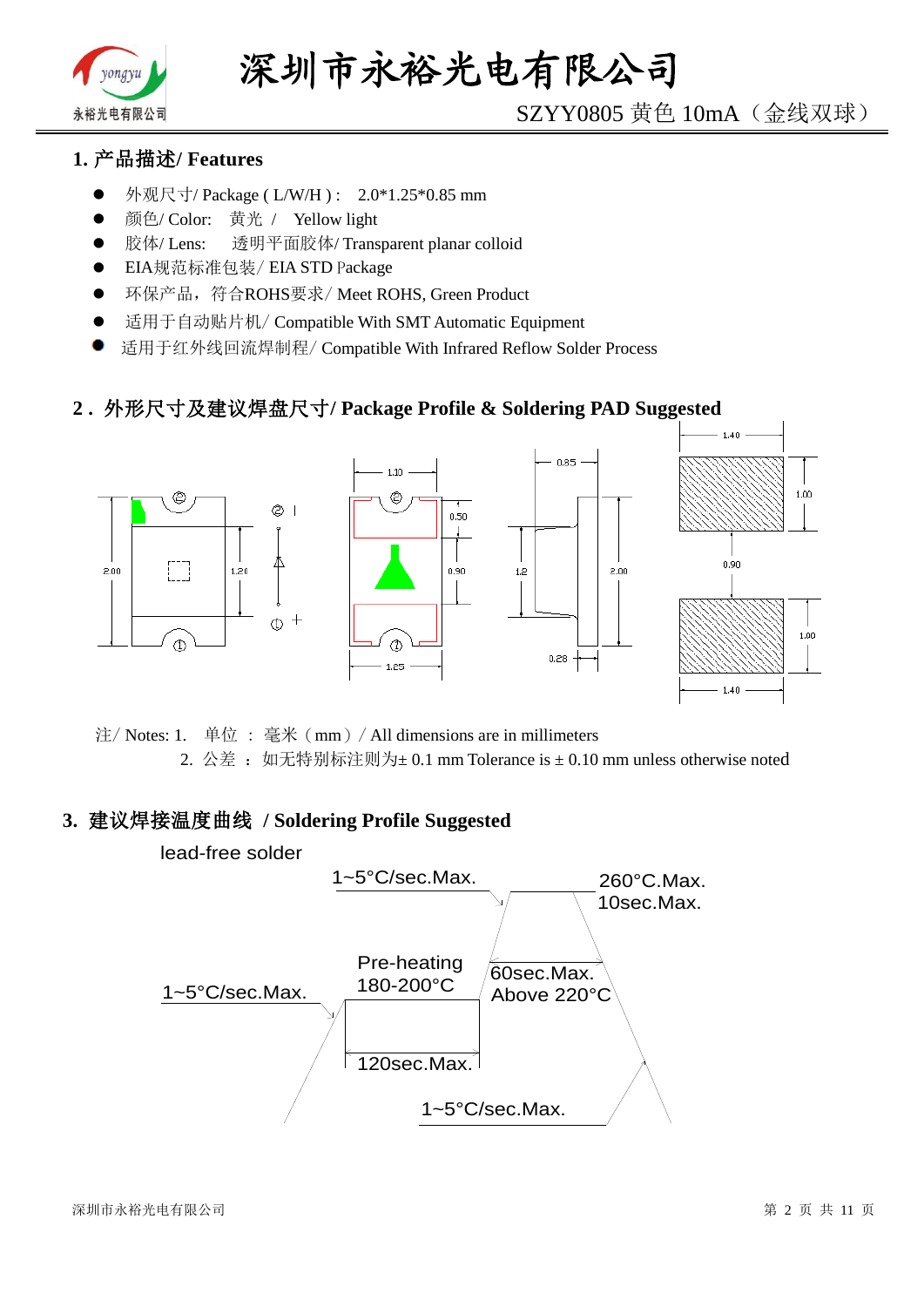

SZYY0805 黄色 10mA(金线双球)

## **4.** 最大绝对额定值/ **Absolute Maximum Ratings** (**Ta=25**℃)

| 数/ Parameter<br>参                                  | 符号Symbol    | 最大额定值/Rating                                                             | 单 位/ Unit |  |
|----------------------------------------------------|-------------|--------------------------------------------------------------------------|-----------|--|
| 消耗功率/ Power Dissipation                            | Pd          | 40                                                                       | mW        |  |
| 最大脉冲电流/ Peak Forward Current<br>(1/10占空比, 0.1ms脉宽) | <b>IFP</b>  | 60                                                                       | mA        |  |
| 正向直流工作电流/DC Forward Current                        | IF          | 25                                                                       | mA        |  |
| 反向电压/Backward Voltage                              | <b>VR</b>   | 5                                                                        | V         |  |
| 工作温度范围<br><b>Operating Temperature Range</b>       | Topr        | $-40\degree C$ ~ +85 $\degree C$                                         |           |  |
| 存储温度范围<br><b>Storage Temperature Range</b>         | <b>Tstg</b> | $-40\degree C$ $\sim +85\degree C$                                       |           |  |
| 焊接条件<br>Soldering Condition                        | <b>Tsol</b> | 回流焊/ Reflow soldering : 260 °C , 10s<br>手动焊/ Hand soldering : 300 °C, 3s |           |  |
| 抗静电能力<br><b>Electrostatic Discharge</b>            | <b>ESD</b>  |                                                                          | V         |  |

# 5.光电参数/ **Electrical Optical Characteristics** (**Ta=25**℃)

| 参数<br><b>Parameter</b>          | 符号<br><b>Symbol</b> | 最小值<br>Min. | 代表值<br>Typ. | 最大值<br>Max. | 单位<br>Unit | 测试条件<br><b>Test Condition</b> |
|---------------------------------|---------------------|-------------|-------------|-------------|------------|-------------------------------|
| 光强<br>Light Intensity           | IV                  | 70          |             | 175         | mcd        | $IF = 20mA$                   |
| 半光强视角<br>Viewing Angle          | $2\theta$ 1/2       |             | 120         |             | deg        | $IF = 20mA$                   |
| 主波长<br>Dominant Wavelength      | $\lambda$ d         | 584         |             | 594         | nm         | $IF = 20mA$                   |
| 峰值波长<br>Peak Wavelength         | $\lambda p$         | 586         |             | 596         | nm         | $IF = 20mA$                   |
| 正向电压<br><b>Forward Voltage</b>  | <b>VF</b>           | 1.8         |             | 2.4         | V          | $IF = 10mA$                   |
| 反向电压<br><b>Backward Voltage</b> | IR                  | ---         |             | 5           | $\mu A$    | $VR = 5V$                     |
| 半波宽<br>Spectral Line Half-Width | $\Delta \lambda$    |             | 20          |             | nm         | $IF = 20mA$                   |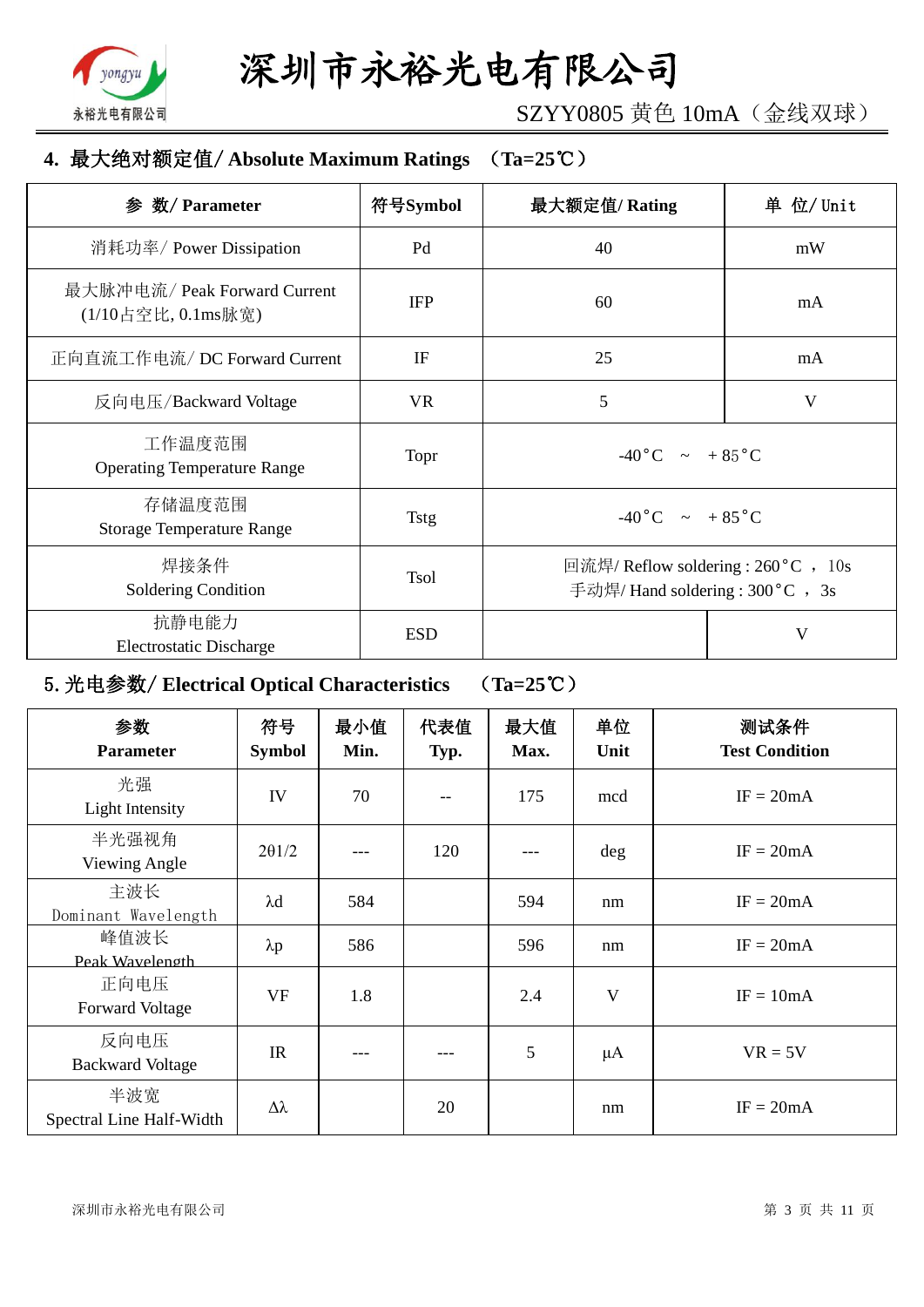

# **6.** 光电参数分 **BIN** 规格**/Photoelectric parameters are divided into BIN sprcifications**

#### 6.1.亮度分 **BIN** 规格**/Bin Range of Luminous Intensity**

| <b>Bin</b>      | Min | <b>Max</b>     | Unit | <b>Condition</b> |
|-----------------|-----|----------------|------|------------------|
| P18             | 70  | $Q \leq$<br>റാ |      |                  |
| P <sub>19</sub> | 85  | 100            |      |                  |
| P <sub>20</sub> | 100 | 120            | mcd  | IF $=20mA$       |
| P <sub>21</sub> | 120 | 145            |      |                  |
| P <sub>22</sub> | 145 | .75            |      |                  |

Notes: Tolerance of Luminous Intensity:  $\pm 10\%$ 

#### 6.2.电压分 **BIN** 规格**/ Bin Range of Forward Voltgae**

| <b>Bin</b> | Min | <b>Max</b> | Unit | <b>Condition</b> |
|------------|-----|------------|------|------------------|
| VE         | 1.8 | 1.9        |      |                  |
| VF         | 1.9 | 2.0        |      |                  |
| VG         | 2.0 | 2.1        | T 7  | $IF = 20mA$      |
| VH         | 2.1 | 2.2        |      |                  |
| VI         | 2.2 | 2.3        |      |                  |
| VJ         | 2.3 | 2.4        |      |                  |

Notes: Tolerance of Forward Voltage: ±0.05V

#### 6.3.波长分 **BIN** 规格**/ Bin Range of Wavelength**

| <b>Bin</b> | Min | <b>Max</b> | Unit | <b>Condition</b> |
|------------|-----|------------|------|------------------|
| Y3         | 584 | 586        |      |                  |
| Y4         | 586 | 588        |      |                  |
| Y5         | 588 | 590        | nm   | $IF = 20mA$      |
| Y6         | 590 | 592        |      |                  |
| Y7         | 592 | 594        |      |                  |

Notes: Tolerance of Wavelength: ±1nm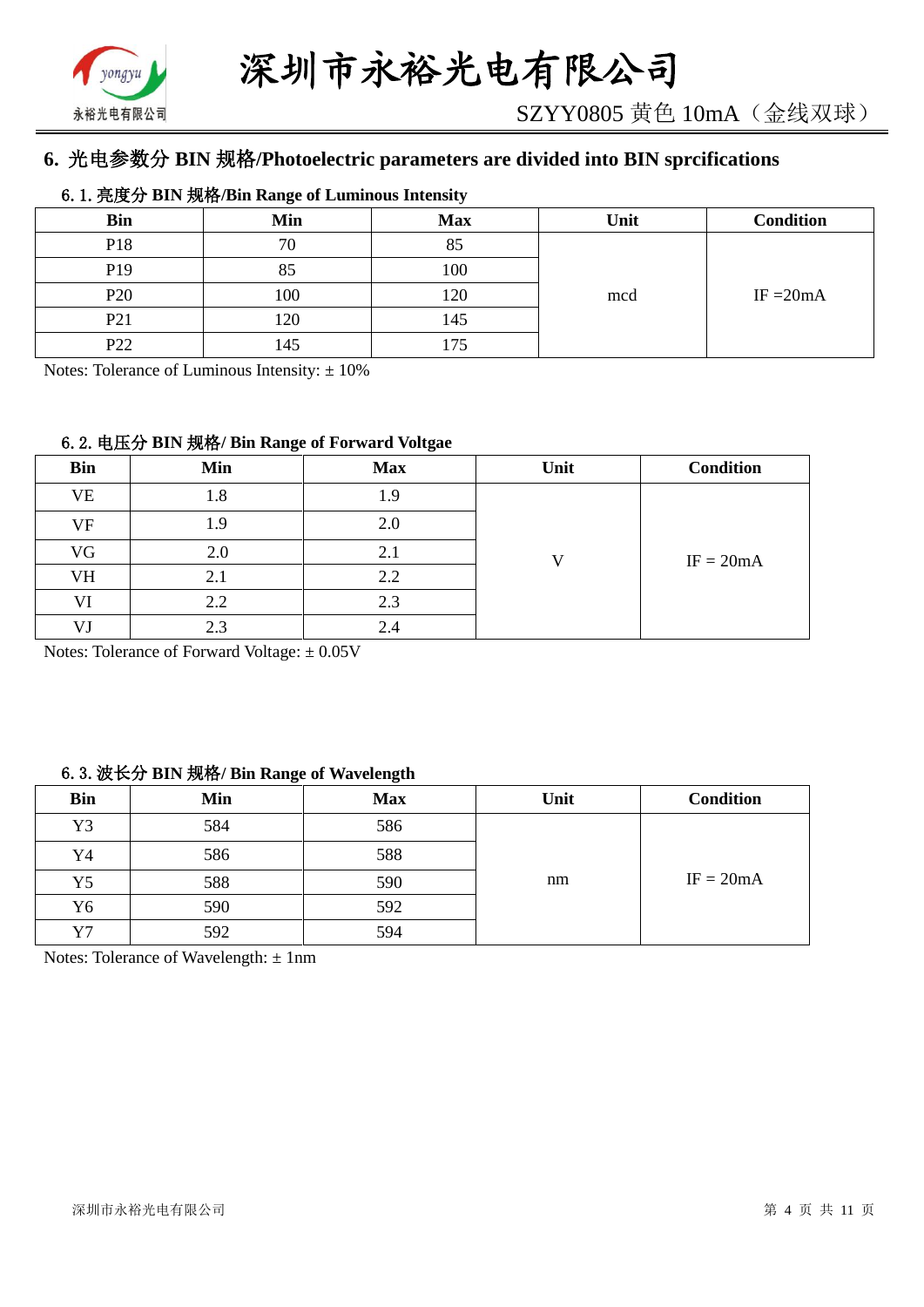

# 7.光电参数代表值特征曲线/ **Typical Electrical-Optical Characteristics Curves**





相对光强与环境温度特性曲线 Relative Intensity VS. Ambient Temperature (Ta=25°C)



最大正向电流与环境温度特性曲线 Maximum Forward Current VS. Ambient temperature  $30$ 25 Forward Current (mA)  $20$ 15  $10$  $\overline{\mathbf{5}}$ 

80

70

90

100

相对光强与电流特性曲线 Relative Intensity VS. Forward Current (Ta=25°C)





 $\overline{0}$ 

 $\,0\,$ 

10

20

30

40

50

Ambient Temperature Ta (°C)

60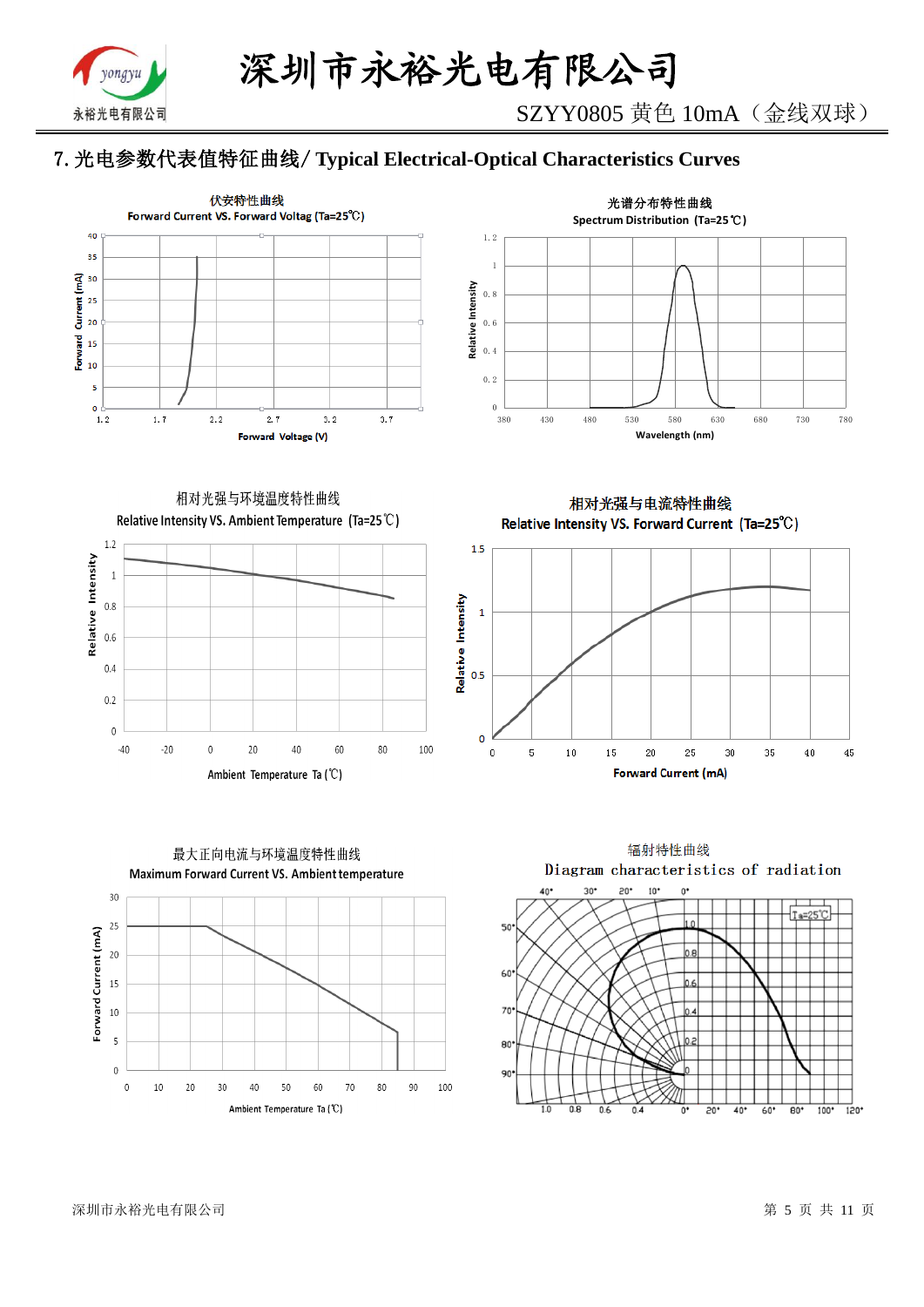

SZYY0805 黄色 10mA(金线双球)

# 8.包装载带与圆盘尺寸/ **Reel And Tape Dimensions**

包装数量:**3000 pcs/**卷 **Packing quantity: 3000 PCS/rolls**



注/ Notes: 1. 尺寸单位为毫米(mm)/ All dimensions are in millimeters. 2. 尺寸公差是±0.1mm/ Tolerance is ± 0.1 mm unless otherwise noted.

# **9.**标签及标识**/ Label Explanation**:





The label **Anti-static**, moisture-proof aluminum foil bag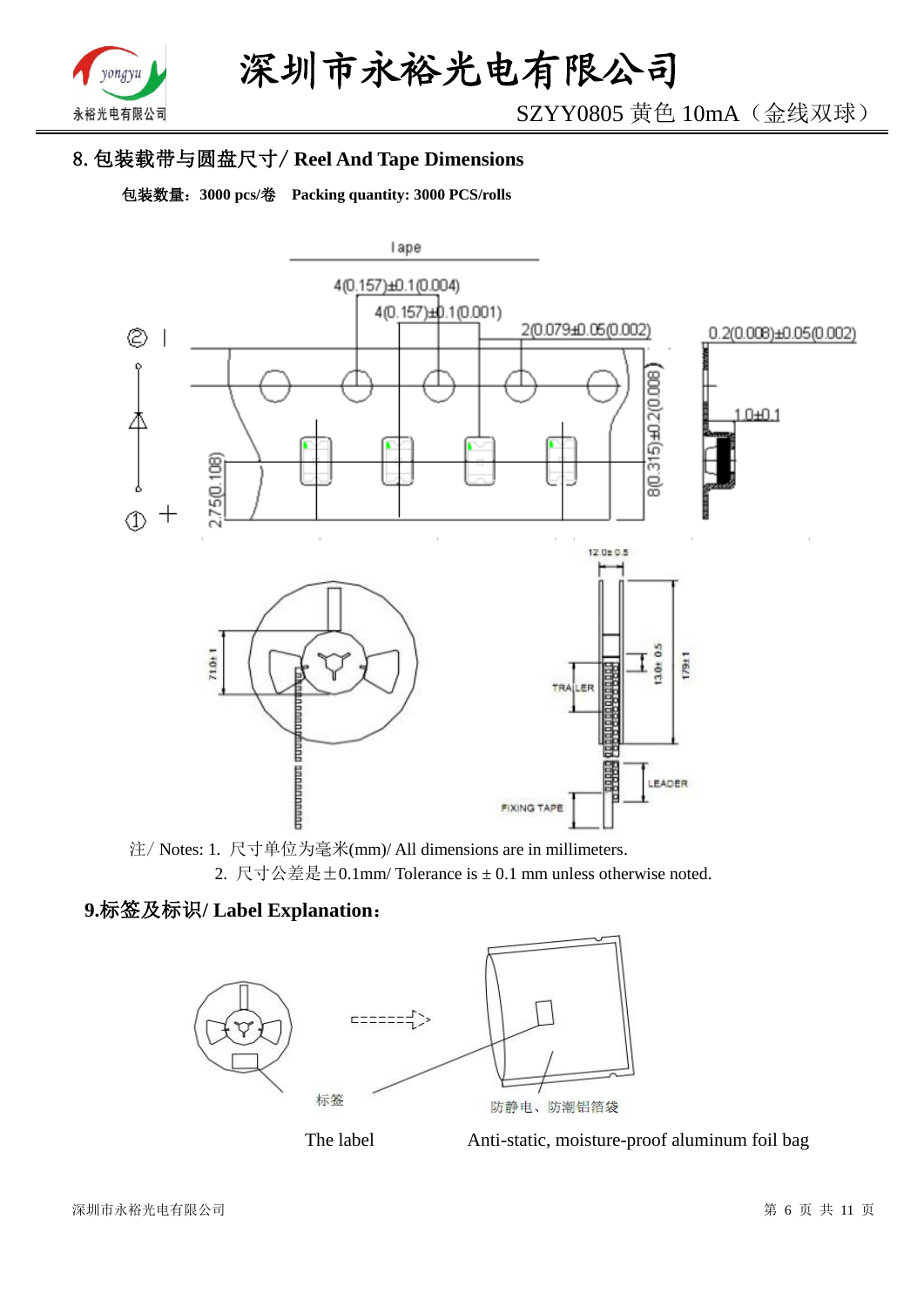

SZYY0805 黄色 10mA(金线双球)

# 10.信赖性测试项目及条件/Reliability Test Items And Conditions

| 测试项目<br><b>Test Item</b>                    | Ref. Standard<br>参考标准 | Test Condition<br>测试条件                    | Time<br>时间    | Quantity<br>数量 | Accepted/Rejected<br>接收/拒收 |
|---------------------------------------------|-----------------------|-------------------------------------------|---------------|----------------|----------------------------|
| Reflow<br>回流焊                               | JESD22-B106           | Temp:255℃max<br>$T=10$ sec                | 2times        | 22             | 0/1                        |
| Thermal Shock<br>冷热冲击                       | JESD22-A106           | $-40^{\circ}$ C 15min<br>↑↓<br>100℃ 15min | 300<br>cycles | 22             | 0/1                        |
| High Temperature Storage<br>高温保存            | JESD22-A103           | Temp: $100^{\circ}$ C                     | 1000Hrs.      | 22             | 0/1                        |
| Low Temperature Storage<br>低温保存             | JESD22-A119           | Temp: $-40^{\circ}$ C                     | 1000Hrs.      | 22             | 0/1                        |
| Life Test<br>常温通电                           | JESD22-A108           | Ta= $25^{\circ}$ C<br>$IF = 5mA$          | 1000Hrs.      | 22             | 0/1                        |
| High Temperature /<br>High Humidity<br>高温高湿 | Qiangsq831            | 85℃/85%RH                                 | $1000$ Hrs.   | 22             | 0/1                        |

失效判定标准 Criteria For Judging Damage

| <b>Test Items</b><br>项目        | <b>Symbol</b><br>符号 | <b>Test Condition</b><br>测试条件 | <b>Judging For Damage</b><br>判定标准 |                   |  |
|--------------------------------|---------------------|-------------------------------|-----------------------------------|-------------------|--|
|                                |                     |                               | Min. 最小                           | Max. 最大           |  |
| <b>Forward Voltage</b><br>正向电压 | VF                  | $IF = 20mA$                   |                                   | $U.S.L*$ ) $x1.1$ |  |
| <b>Reverse Current</b><br>漏电流  | <b>IR</b>           | $VR = 5V$                     |                                   | $U.S.L*$ )x2.0    |  |
| 光强<br>Luminous Intensity       | Mcd                 | $IF = 20mA$                   | $L.S.L*$ ) $x0.7$                 |                   |  |

U.S.L: Upper standard level 规格上限 L.S.L: Lower standard level 规格下限

> 备注 / Note 信赖性测试基于永裕现有的测试平台 The Reliability tests are based on YONGYU existing test platform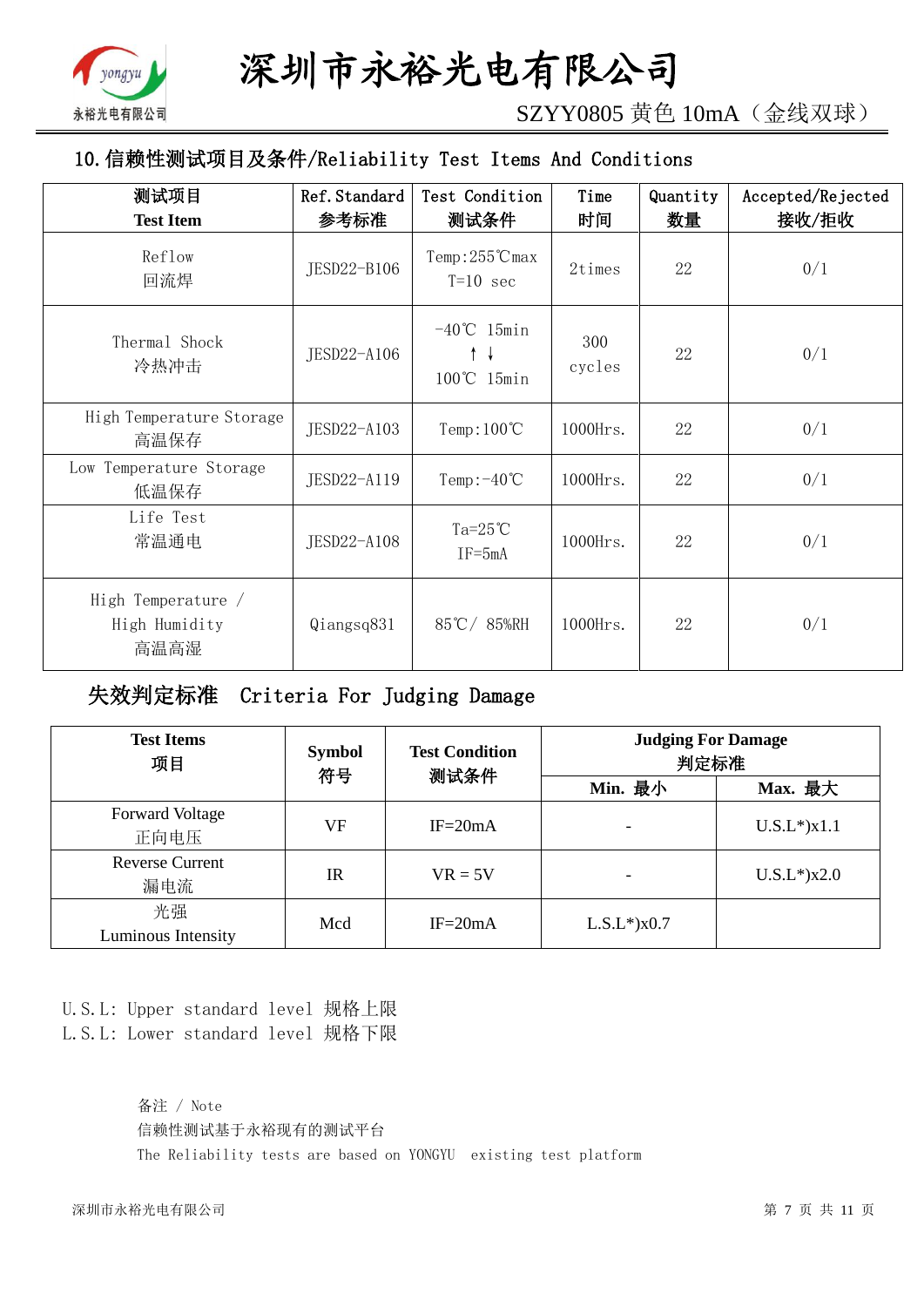

#### 11.注意事项/ **Cautions**:

#### **11.1.** 焊接**/welding**

11.1.1 SMD LED 灌封胶较软,外力易损坏发光面及塑料壳,焊接时要轻拿轻放。

SMD LED is soft and easy to damage the luminous surface and plastic shell by external force. It should be handled lightly when welding

11.1.2 建议使用易洗型的助焊剂,依照回流曲线条件回流焊接,回流次数最多两次,确保 LED 发光面干净, 异物会影响发光颜色。

It is recommended to use soldering flux with tin wash type, reflow soldering according to the condition of reflux curve, reflow twice at most, ensure the LED luminous surface is clean, foreign matter will affect the luminous color。

11.1.3 只建议在修理和重工的情况下使用手工焊接;最高焊接温度不应超过 300 度,且须在 3 秒内完成(手 工焊接只可焊接一次)烙铁最大功率应不超过 25W。

Manual welding is only recommended for repair and heavy industry;The maximum welding temperature should not exceed 300 degrees, and must be completed within 3 seconds (manual welding can only be welded once) soldering iron maximum power should not exceed 25W.

11.1.4 焊接过程中,严禁在高温情况下碰触胶体; 焊接后,禁止对胶体施加外力,禁止弯折 PCB,避免元 件受到撞击。

During the soldering process, do not touch the lens at high temperature, After soldering, any mechanical force on the lens or any excessive vibration shall not be accepted to apply, also the circuit board shall not be bent as well.

11.1.5 请不要将不同 BIN 级的 LED 使用于同一个产品上,否则可能会导致产品的严重色差。

Please do not use different BIN LED on the same product, otherwise it may cause serious color difference.

#### **11.2.** 清洗**/cleaning**

11.2.1 不能用超声波清洗,建议使用异丙醇(isopropyl alcohol)、纯酒精擦拭或浸渍(浸渍不超过 1 分钟) 在室温下放置 15 分钟再使用;清洗后,确保 LED 发光面干净,异物会影响发光颜色。

/No ultrasonic cleaning. It is recommended to use isopropyl alcohol, pure alcohol to wipe or soak, not more than 1 minute, and leave at room temperature for 15 minutes before use. After cleaning, make sure the LED luminous surface is clean and the foreign matter will affect the luminous color。

11.2.2 应避免接触或污染天那水,三氯乙烯、丙酮、硫化物、氮化物、酸、碱、盐类,这些物质会损伤 LED. Avoid touching or contaminating the water, trichloroethylene, acetone, sulfide, nitride, acid, alkali, and salts that can damage leds.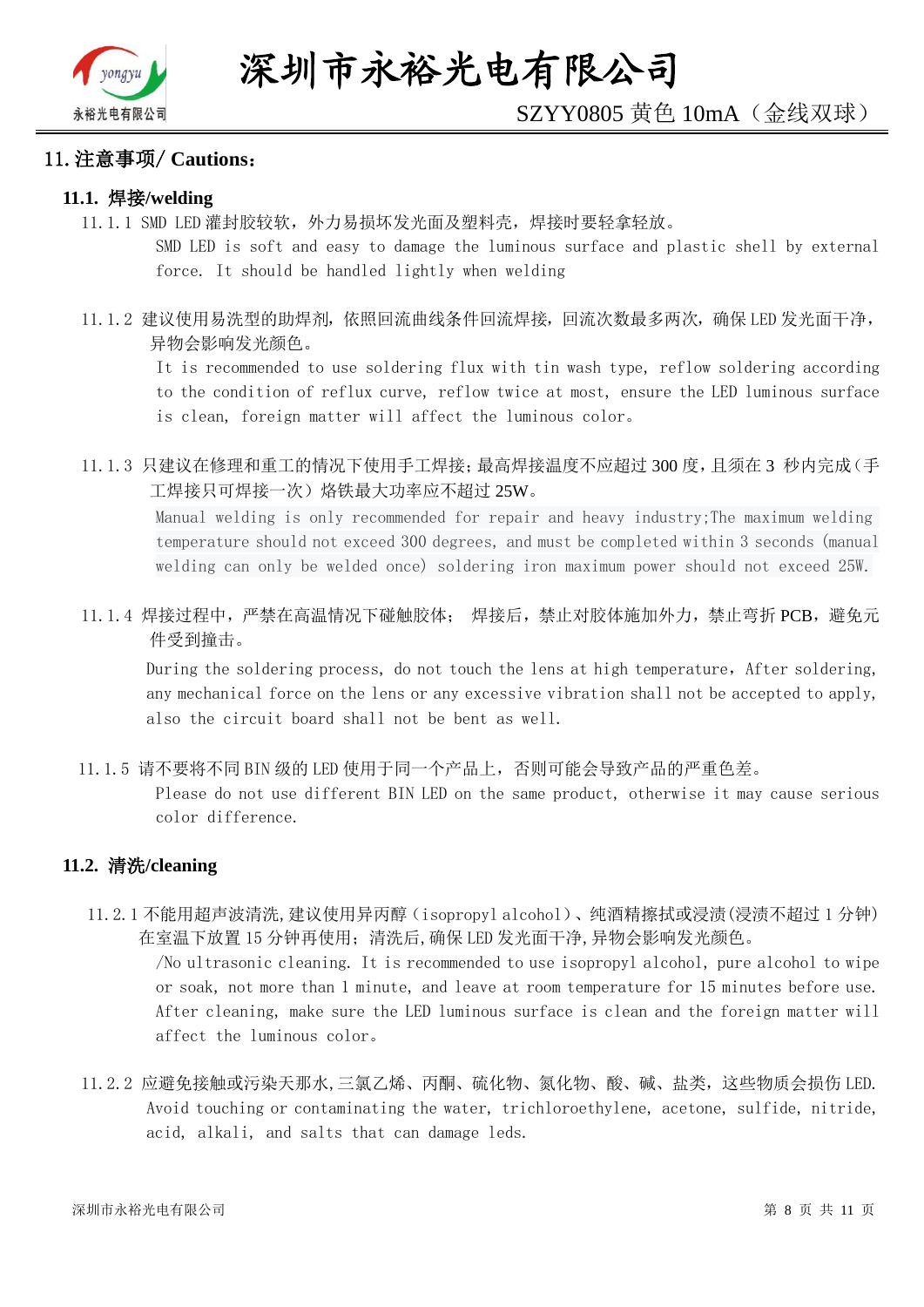

深圳市永裕光电有限公司

# SZYY0805 黄色 10mA(金线双球)

#### **11.3.** 灌封/**enbedment**

11.3.1 挥发性物质会渗透到 LED 内部, 在通电产生光子及热的条件下, 会导致 LED 变色, 进而造成严重 光衰,严禁使用任何对 LED 器件的性能或者可靠性有害的物质或材料,针对特定的用途和使用环 境,建议对所有的物质和材料进行相容性的测试。在贴装 LED 时候,不要使用能产生有机挥发性气 体的粘结剂。

Volatile substances to leach into the LED inside, photons in electricity and heat conditions, will lead to the LED color, thus causing serious droop, it is forbidden to use any of the LED device performance or reliability of harmful substances or materials, for a specific purpose and use of the environment, advice on all the material and the material compatibility test.When attaching LED, do not use adhesive that can produce volatile organic gas.

11.3.2 使用正常灌封胶时,建议先以少量试验,常温点亮 168 小时,确定没有问题再作业。 It is recommended to light up for 168 hours at room temperature for a small amount of test before using normal filling and sealing glue。

#### **11.4.** 保存/**save**

- 11.4.1 打开包装前,LED 应存储在温度 30℃或以下,相对湿度在 RH60%以下,一年内使用。 Before opening the package, LED should be stored in a temperature 30 ℃ or below, under RH60 % relative humidity, used in a year。
- 11.4.2 LED 是湿度敏感元件,为避免元件吸湿,打开包装后,LED 应在温度 30℃或以下,相对湿度在 60%以 内,使用时间 7 天。LED 吸潮后,回流焊时可能裂胶,影响发光颜色.对于未使用的散件,请去潮处理 (卷装品:烘烤 60℃±5℃/24H;散装品:烘烤 105℃±5℃/1H),然后再用铝箔袋密封后保存或者 储存在氮气防潮柜内。

LED is humidity sensitive element, element to avoid moisture absorption, after open the packing, the LED should be in temperature 30 ℃ or below, within 60% relative humidity, using time 7 days. After moisture absorption, LED may crack when reflow soldering, influence the luminous color. For bulk is not used, please deal with the tide (for package product: bake 60  $\degree$ C +  $/$  - 5 ℃ / 24 h. For bulk goods: baking 105 ℃ + 5 ℃, 1 hours), and then save after sealed with aluminum foil bag or stored in nitrogen moistureproof enclosure

#### 11.4.3 保存环境中避免有酸、碱以及腐蚀气体存在,同时避免强烈震动及强磁场作用。

Avoid the presence of acid, alkali and corrosive gas in the preservation environment, and avoid strong vibration and strong magnetic field。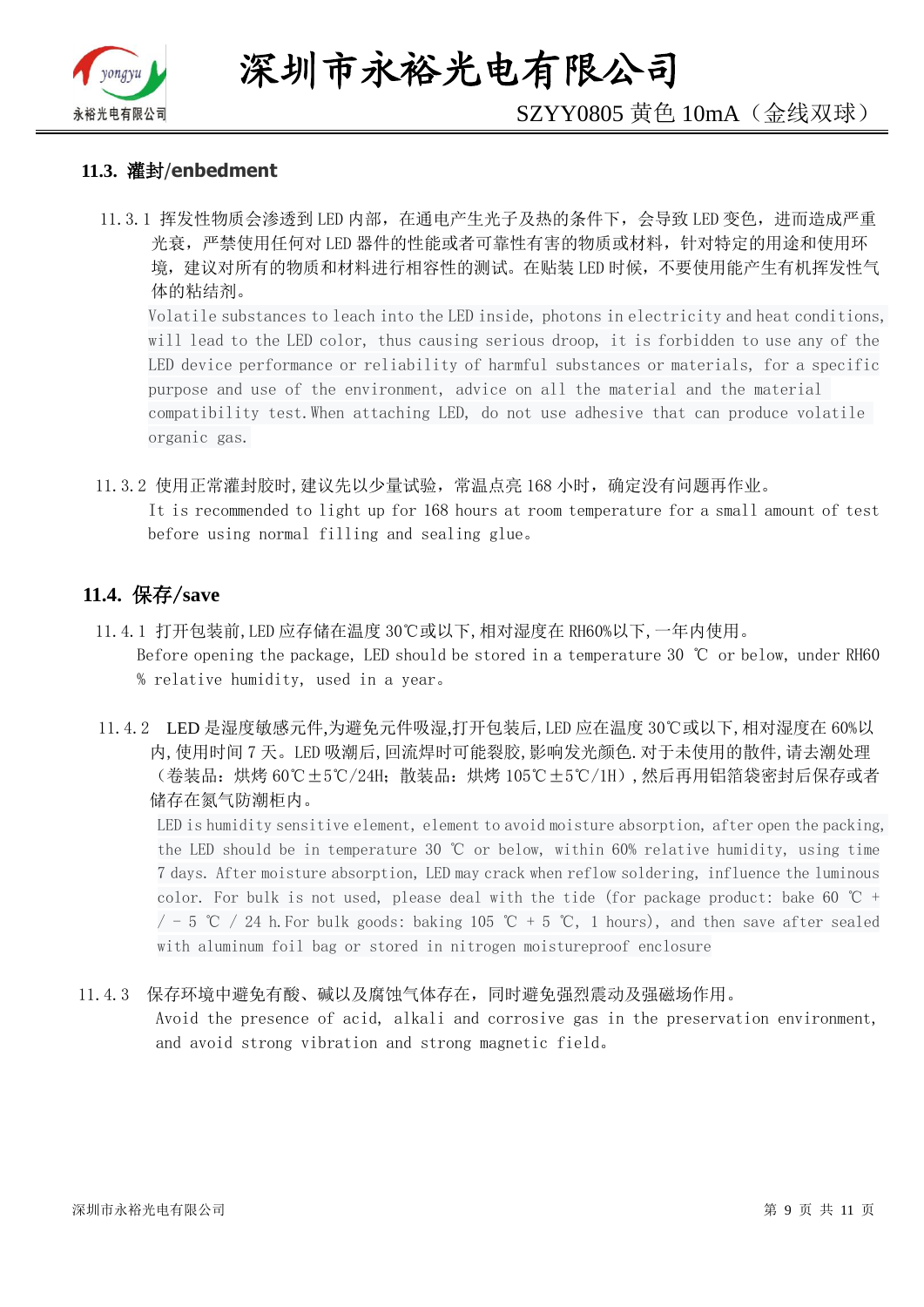

# SZYY0805 黄色 10mA(金线双球)

#### **11.5.**静电**/electrostatic**

- 11.5.1 静电或峰值浪涌电压会损坏 LED,避免在开灯、关灯时产生瞬时电压。 Static electricity or peak surge voltage will damage the LED, avoiding instantaneous voltage when the lamp is turned on or off。
- 11.5.2 建议使用 LED 时佩戴防静电手腕带,防静电手套,穿防静电鞋,使用的设备、仪器正确接地。LED 损坏 后,表现出漏电流明显增加,低电流正向电压变低,低电流点不亮等现象。

 It is recommended to wear anti-static wrist bands, anti-static gloves and anti-static shoes when using LED. The equipment and instruments used are properly grounded. After the LED was damaged, the leakage current increased obviously, the forward voltage of low current became lower, and the low current point did not light, etc。

## **11.6** 测试**/test**

11.6.1 LED 要在额定电流下驱动,同时电路中需要加限流电阻保护;否则,轻微的电压变化就会引起较大的电 流变化,从而破坏 LED。

 LED shall be driven at rated current, and shall be protected by current-limiting resistance in the circuit. Otherwise, slight voltage changes will cause large current changes, which will damage the LED.

11.6.2 在电路导通或关闭情况下,要避免瞬间浪涌电压的产生,否则 LED 将被烧坏。

 When the circuit is on or off, avoid sudden surge voltage. Otherwise, the LED will be burnt out

请参照下图示检测 LED:/Please check the LED as shown



11.6.3 顺向电压 VF 过高或反向电压 VR 过高, 均会损坏 LED.

If the forward voltage VF is too high or the reverse voltage VR is too high, the LED will be damaged.

#### 11.6.4 点亮或测试 LED 时,加在 LED 两端的反向电压不得高于 5V,否则容易击伤 LED. When lighting or testing the LED, the reverse voltage added on both ends of the LED shall not be higher than 5V, otherwise it is easy to damage the LED.